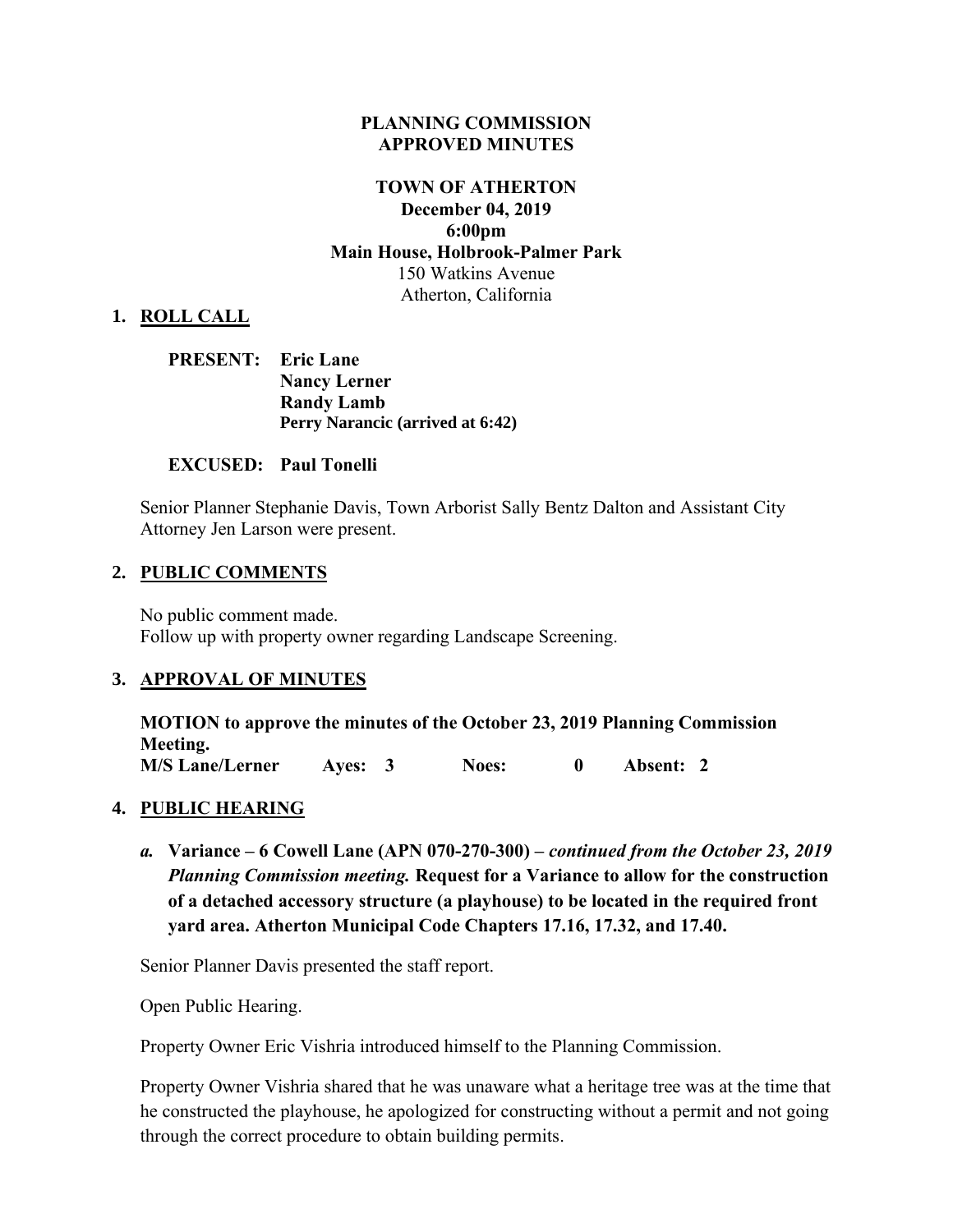Property Owner Vishria presented the findings for a Variance in regard to the constructed playhouse. He also outlined what minimal impacts the play structure would have on the nearby Heritage Trees compared to other instances in Atherton.

Project Arborist Kevin Kielty described the impacts the playhouse may have on the heritage tree. He indicated that that the playhouse had a shallow foundation, and that no evidence of harm from the construction of the playhouse has been observed to date. He also advised the removal of the structure may potentially cause more harm.

Project Arborist Kielty highlighted a plan that the tree would be monitored in spring and fall for three years, and efforts to ensure tree health will be practiced as needed. He also indicated that the tree value will be appraised in order to hold property owner accountable for any damage that may be inflicted to the tree over time.

Project Landscape Architect Dustin Moore indicated that after the Code Enforcement notified the property owner regarding location of the playhouse, he sought to find a more suitable location for the structure. Due to the unique building envelope and lack of screening in other locations on site, the playhouse was found to be in the best location as it is adequately screened and has minimal impacts to the overall property.

Chair Lane highlighted that challenges of the location and agrees that the playhouse location is the best spot, however he does not support that construction that took place without first referring to the Municipal Code.

Vice Chair Lamb agreed that lack of knowledge of the Municipal Code is not a viable excuse for allowing the construction. Vice Chair Lamb indicated he supports the staff recommendation to deny the structure.

Commissioner Lerner indicated that she agrees with Chair Lane and respects the decision of Vice Chair Lamb.

Chair Lane indicated that due to the lot's unique conditions of minimal impact and physical constraints of the lot thinks there is no better location for a playhouse and clarified that this is not a precedent for allowing applicants to construct first and ask permission second.

Vice Chair Lamb iterated that he believes there to be an alternative location on the lot for the playhouse even though it may not be preferred by the property owner. He also highlighted that Staff does not support granting a variance on two of the four findings.

Chair Lane asked staff if two of the four conditions have not been met.

Assistant City Attorney Jen Larson indicated that staff makes a recommendation and it is up to the Planning Commission to make a decision based on all presented evidence.

Vice Chair Lamb expressed concern that by granting a variance a precedent would be set.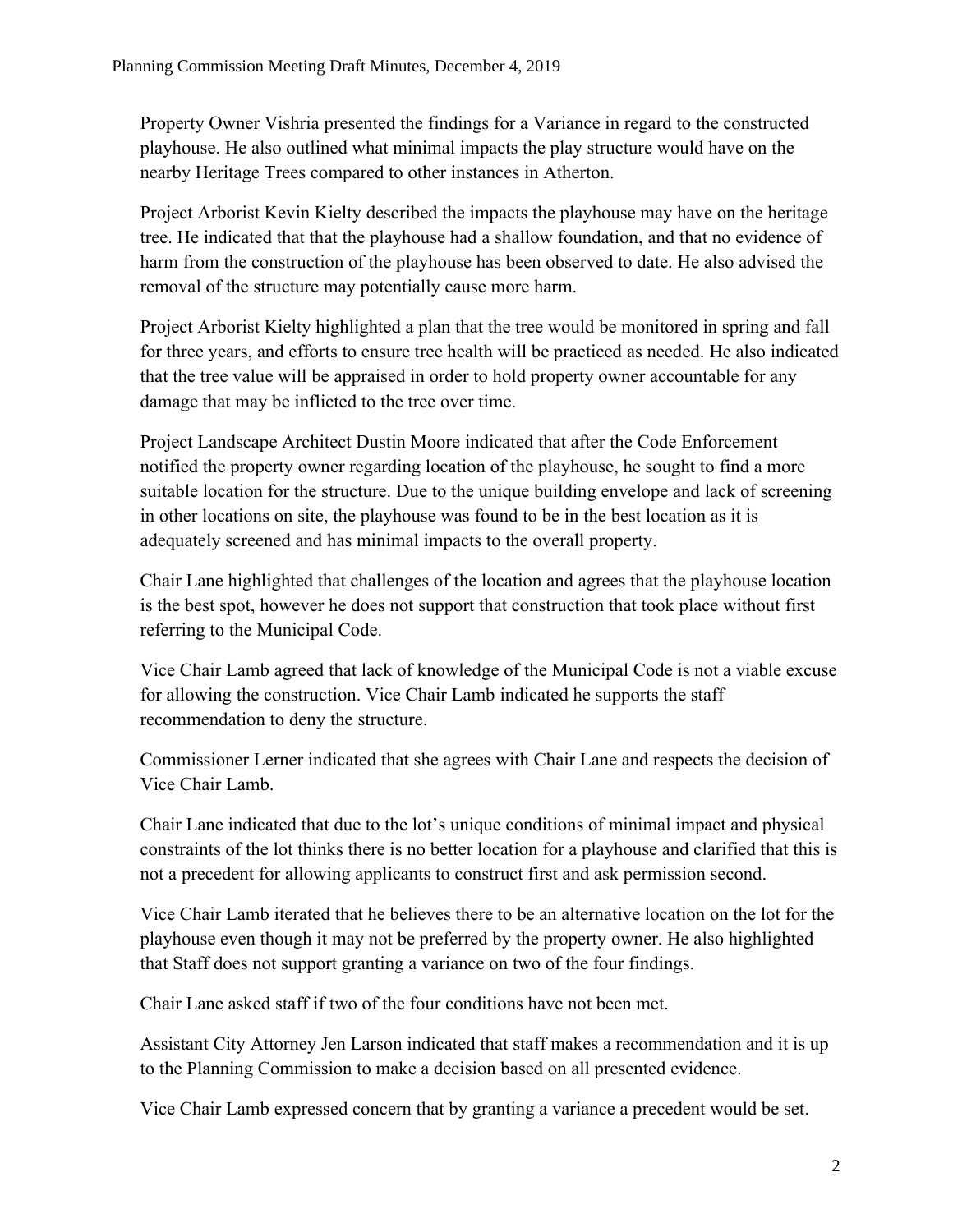Commissioner Lerner asked Staff if there were any way to grant the variance for this one instance.

Staff responded that this Variance would allow for a playhouse in this location from here on out.

Close Public Hearing.

**MOTION to approve the variance to allow the construction of an accessory structure (playhouse) at 6 Cowell Lane.**

**M/S Lane/ Lerner Ayes: 2 Noes: 1 Absent:2**

**b. Special Structures Permit – 89 Douglass Way (APN 070-371-160) – Request for a Special Structures Permit (SSP) to allow for a swimming pool to be located between the front yard setback line and the front line of the main structure. Atherton Municipal Code Chapters 17.15, 17.32, 17.40 and 17.44.**

Senior Planner Davis presented the staff report.

Vice Chair Lane asked staff if recommendation would remain if future plans were to change.

Senior Planner Davis indicated that the staff recommendation is contingent on future development plans and is conditioned as such.

Open Public Hearing

Homeowner Nic Persson outlined that onsite and offsite impacts of the proposed request would be minimal.

Close Public hearing.

**MOTION to approve the Special Structures Permit to allow for a swimming pool to be located between the front yard setback line and the front line of the main structure.**

**M/S Lamb/Lerner Ayes: 4 Noes: 0 Absent: 1**

**c. Heritage Tree Removal Permit – 122 Hawthorne Drive (APN 061-154-020) – Request for a Heritage Tree Removal Permit to allow for the removal of one (1) onsite Heritage Cedar Tree and (2) on-site Heritage Canary Pine trees. Atherton Municipal Code Chapter 8.10.**

Senior Planner Davis Presented the Staff report.

Chair Lane asked when the main residence was approved.

Senior Planner Davis indicated that the building permit for the main residence was issued in 2017.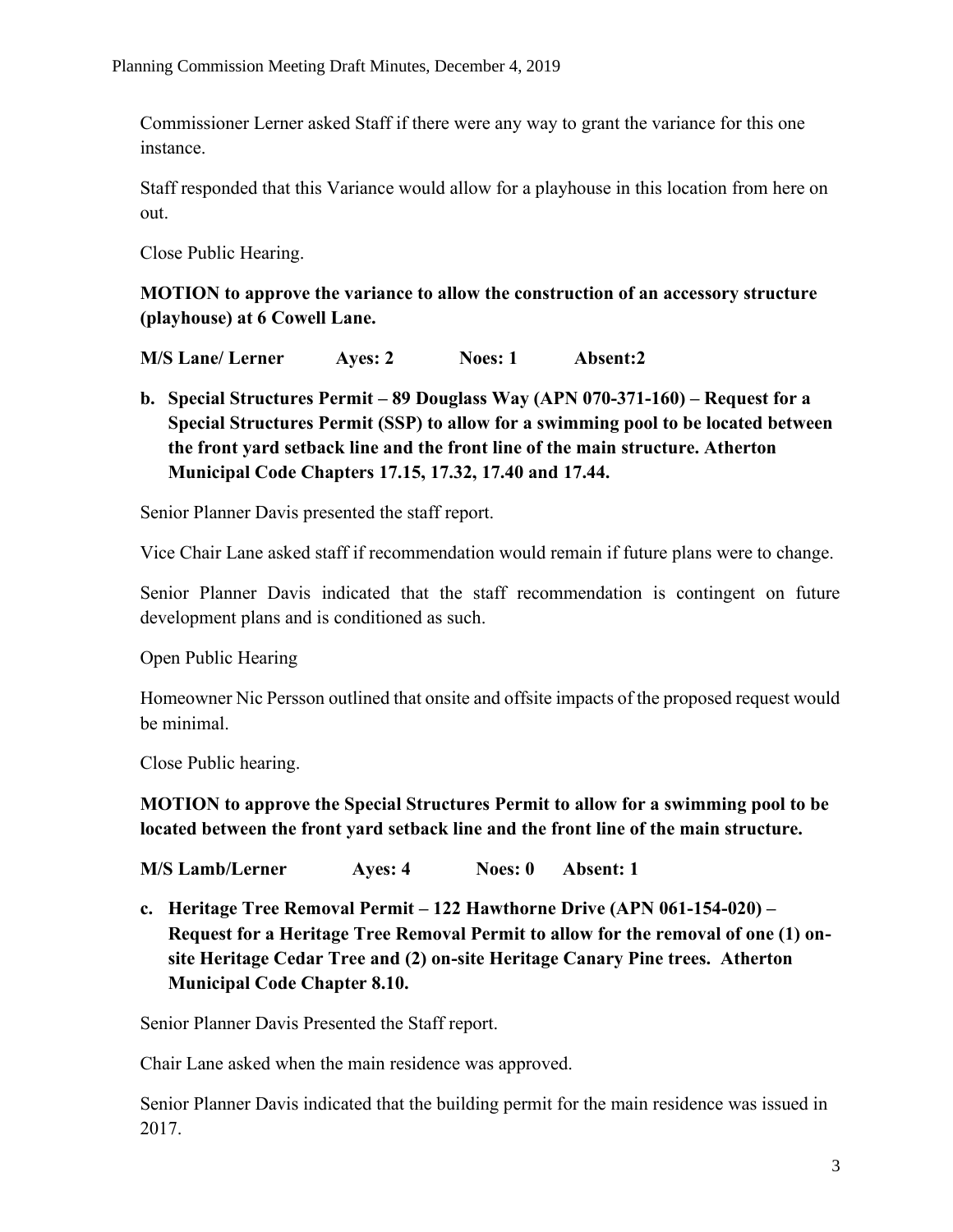Open Public Hearing.

Project Architect presented project details to the Planning Commission.

Vice Chair Lamb asked how many trees were initially removed for the construction of the house.

Project Architect indicated that five trees were removed.

Town Arborist Sally Bentz Dalton indicated that the species removed were most likely Monterey Pines and that the applicant has worked well with the Project Arborist to protect trees however this is still a Tree Protection Zone (TPZ) that does not work.

Commissioner Narancic asked why the applicant is proposing to remove the Deodar Cedar Tree (Tree #23).

Project Architect indicated that the tree is to be removed because of the projected growth and visual benefits.

Commissioner Narancic highlighted comment from an email received from the neighbor at 117 Heather Drive, Howard Crittenden that expresses concern that the proposed Magnolia to be planted will take many years to adequately screen his living room from the residence at 122 Hawthorne.

Project Architect responded and highlighted the goals of proposed screenings.

Neighbor Mr. Crittenden of 117 Heather Drive asked for clarification of how the tree was leaning.

The Town Arborist responded that the applicant claims that the tree is leaning toward the structure more so than it did three years ago, but since she dd not measure it herself she was unable to confirm the claim.

Neighbor Mr. Crittenden indicated that he values his privacy and has worked to keep landscape screening that promotes his privacy from neighbors. He also showed images to express perspective of screening that existing trees offer for his property. He also expressed concern that it would take a long time for the proposed Magnolia to adequately screen between the two properties.

Neighbor, Diane Crittenden of 117 Heather Drive highlighted that the proposed house will be bright white in color and the Heritage Tree should remain in order to retain current screening and privacy.

Project Architect indicated that the proposed Magnolia will be large enough to adequately screen between the properties.

Neighbor Ms. Crittenden, asked if the Magnolia will create the same challenges.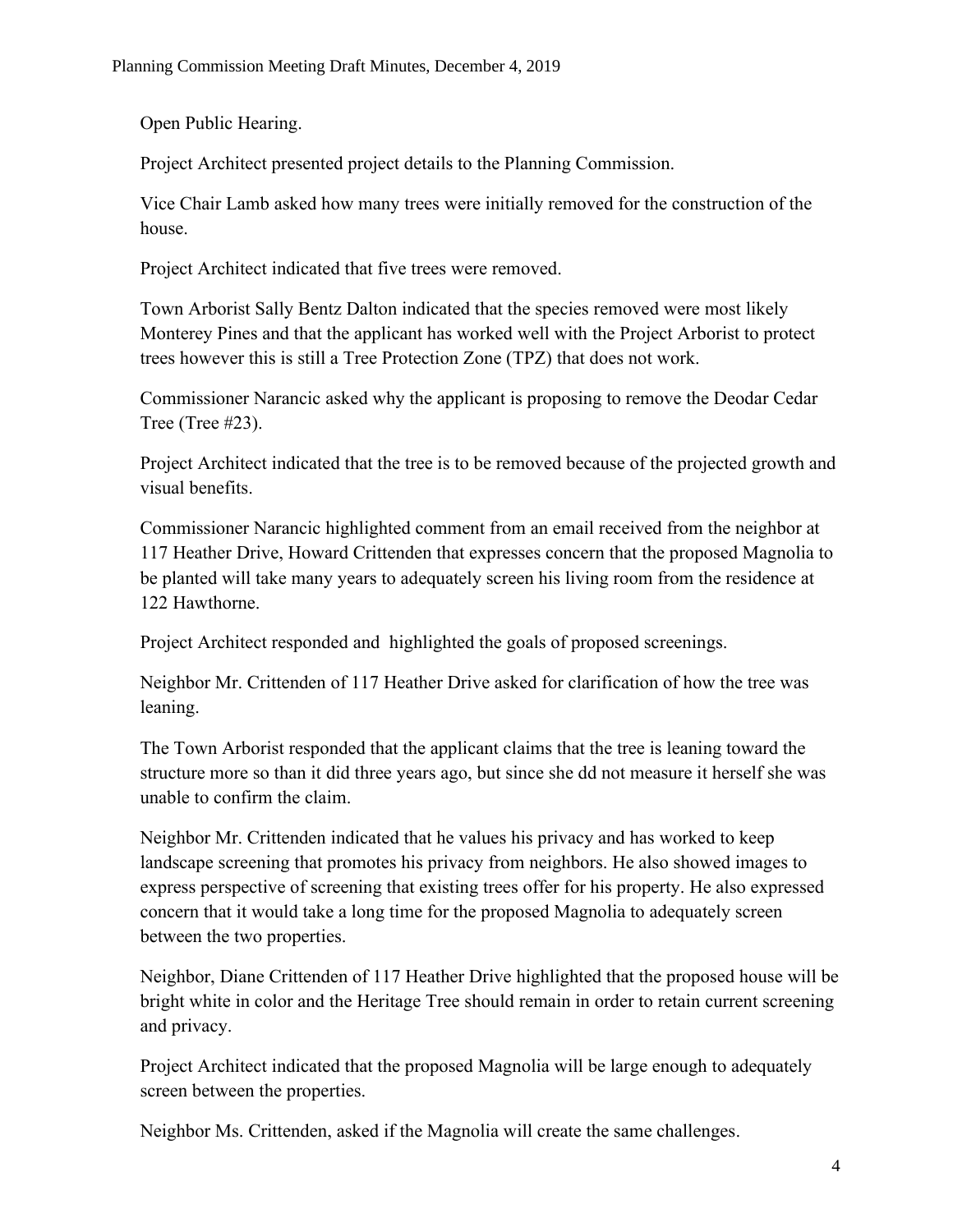Project Architect indicated that while the tree will be in a similar location they find that it will be less intrusive and will adequately screen the house.

Neighbor Mr. Crittenden asked the Commission to consider the consequences if the proposed screening does not adequately screen between the two residences.

Property owners from 101 Hawthorne asked for clarification about which trees are being considered for removal.

Staff clarified which trees were to be removed.

Chair Lane asked whether specific amendments may be made to the draft conditions of approval.

Chair Lane expressed that he does not support the proximity of the residence to the Heritage Tree but since it is already established then he does support the removal of the Deodar Cedar Tree.

Vice Chair Lamb asked Town Arborist Bentz-Dalton if she agrees with Chair Lane.

Town Arborist Bentz Dalton acknowledged the challenges of the circumstances and that the original Tree Protection Zone (TPZ) approved ended up not be sufficient enough. She also noted that if the new tree protection regulations are approved, situations such as this may be avoided in the future.

Close Public Hearing.

**MOTION to approve the Heritage Removal Permit to allow for the removal of one onsite Heritage Canary Pine Tree (tree #6) at 122 Hawthorne.** 

**M/S Lane/Lamb Ayes: 4 Noes: 0 Absent: 1**

**MOTION to deny the Heritage Removal Permit to allow for the removal of one on-site Heritage Canary Pine tree (tree #2) at 122 Hawthorne.** 

**M/S Lane/Narancic Ayes: 4 Noes: 0 Absent: 1**

**MOTION to approve the Heritage Removal Permit to allow for the removal of one (1) on-site Heritage Deodar Cedar Tree (tree #23) at 122 Hawthorne Drive with the condition that a 72" box evergreen Magnolia tree, determined to be healthy upon planting, be planted in the same proximity of the existing Deodar Tree prior to its removal to the satisfaction of the Town Arborist.** 

**M/S Lane/Lamb Ayes: 4 Noes: 0 Absent: 1**

# **5. NEW BUSINESS**